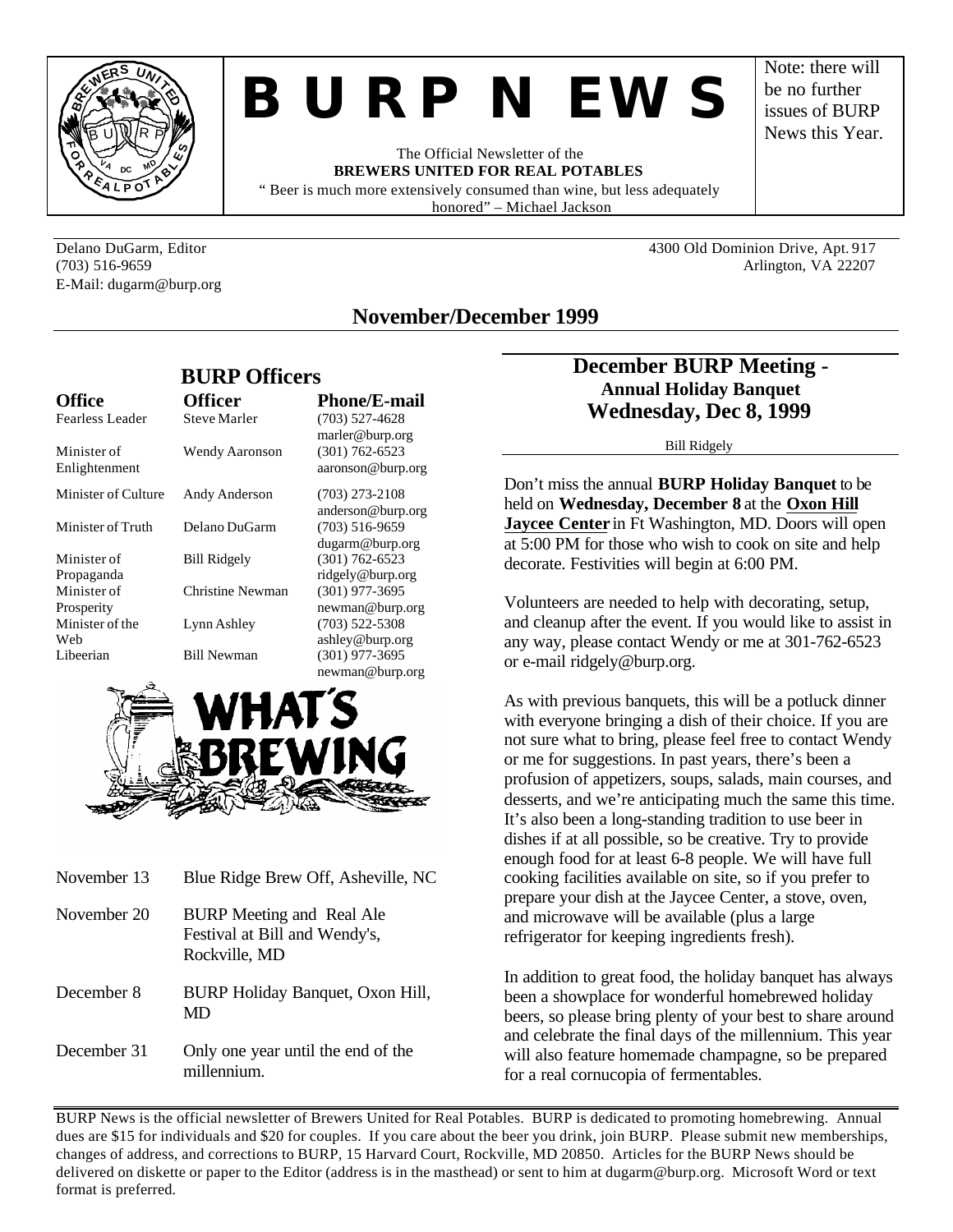I always look forward to the banquet, one of BURP's premier events and the grand finale to another great year of brewing, learning, and socializing. Hope to see everyone there!



*A Scene from Last Year's Banquet*

# **BURP Champagne Competition**

Steve Marler, Fearless Leader

This is a reminder to all of you that have made some Champagne (sparkling wine) to help ring in the year 2000 that BURP is hosting a home made Champagne contest during the Holiday Party in December.

The contest format will be simple. Contestants will bring their Champagne to the party where it will receive a number. All the Champagnes will be placed on a common table. All those in attendance at the party will have the opportunity to fill out a ballot indicating which Champagne is the best. The Champagne that receives the most votes will be the winner.

So don't forget to bring your Champagne entry to the BURP Holiday Banquet.



# **Marler Madness**

soon to be former Fearless Leader Steve Marler

First of I would like to thank Ken and Sara Graham for hosting the October meeting. We had a good turn out, including people that I have not seen in a long time, or never have seen before. A good number of BURPers also came dressed-up in costume, not necessarily as their favorite beer, but they were dressed-up none the less. I applaud their efforts, not only for their costumes, but for helping make the October meeting even more fun.

We had two competitions during the October meeting, the Brewers Challenge Competition (sponsored by Hop Union) and the traditional Weird Beer Competition. Special thanks to Andy Anderson and Alison Skeel for coordinating them and to all the members who volunteered to judge.

If you can think back a couple of month ago, we gave 9 teams enough base ingredients to brew a five gallon batch of beer. Each team was allowed to use up to one pound of any other three ingredients. Each team also had to have a novice brewer. Seven teams entered their beers at the October meeting. First place went to the Mean Stuff team comprised of Bud and Dan Hensgen. Second place went to the Bugaboos, a team comprised of Andy Anderson and Mario and Lynda DiValentin. Third place went to the Cat Fight Brewery which was comprised of Colleen Cannon, Kathy Obert, and Dave Pyle.

I would like to thank Dave and Becky Pyle for helping with Hop Unions' sponsorship of this competition. I would also like to thank all the teams for participating. I hope that BURP will continue to hold the Brewers Challenge competitions. I believe these competitions are a good way to promote home brewing within the club.

We had seven entries in the Weird Beer competition this year including a Worcestershire Bock, a Fennel Seed Mild, and a Green Tea Weizen. Mike Megown took first with his Smoked Honey Ale. Bob Verdon took second with a Spiced Christmas Ale, and Andy Anderson took third also with a Spiced Christmas Ale. Does Andy do anything else but brew?

The results of the Weird Beer competition give even more weight to the Real Ale competition being held this month. Andy Anderson continues to lead the BURP Brewer of the Year competition, adding one more point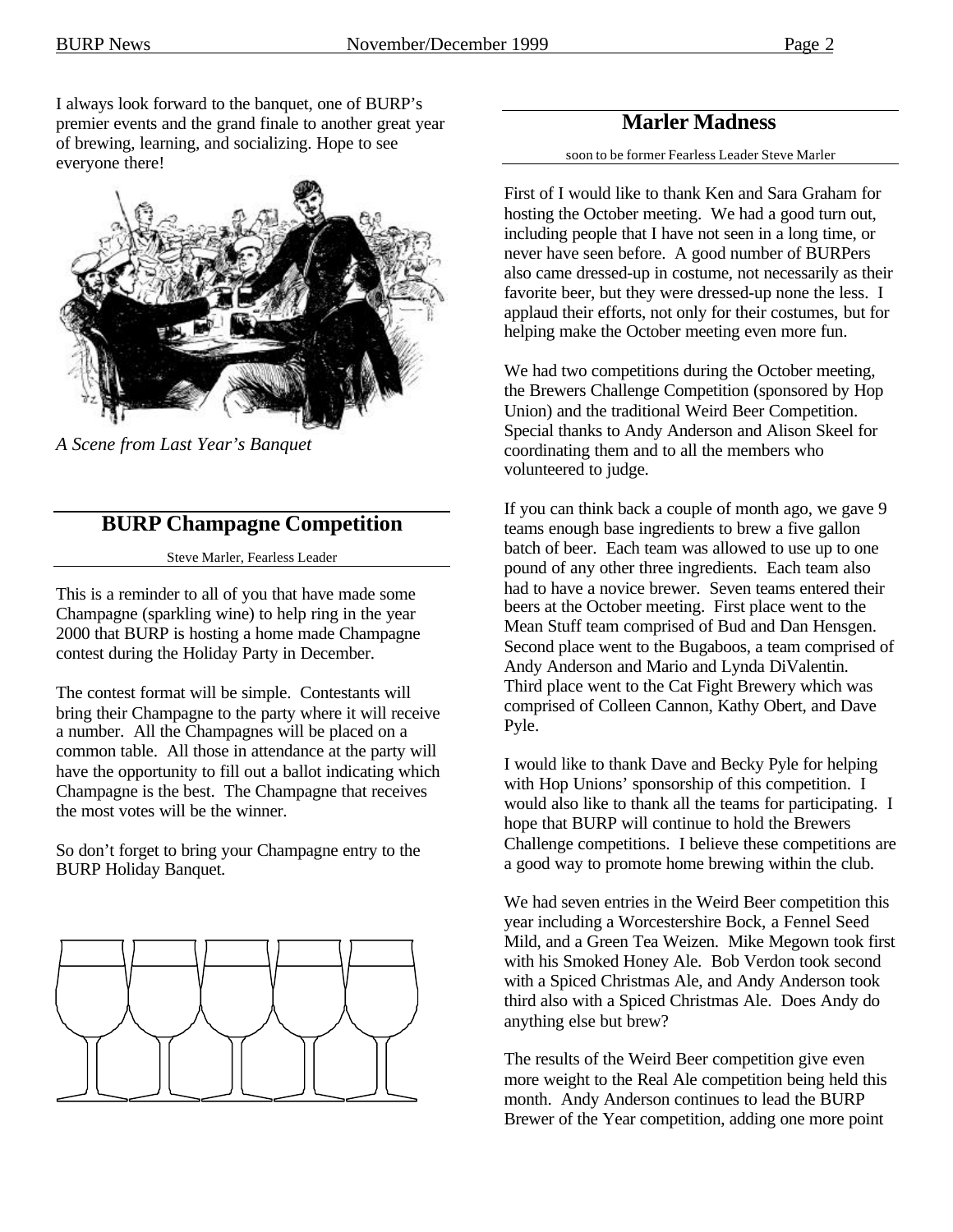to his total. However, with Mike Megown picking up 3 points he now trails Anderson by only one point. Andy now has 16 points and Mike has 15. Tom and Colleen still hold third place with 7 points. Interestingly enough, Andy, Mike, and the Cannons are all Real Ale fans and brew a lot of Real Ale during the year. However, Megown and the Cannons have not placed in the first two years of the BURP Real Ale competition. Anderson did win the first year, but was shut out last year.

Will Andy Anderson be able to fend off the competition and become BURP's first Brewer of the Year? Can Mike Megown outscore Andy to regain the lead and become the Brewer of the Year? Can the Cannons maintain their standing and win the competition that they covet the most? Or will there be a spoiler and who will it be? Your guess is as good as mine. The excitement is building and will culminate at the BURP Real Ale Festival. The Festival/November BURP meeting is on Saturday, November 20 at Wendy Aaronson & Bill Ridgely's house. Make sure you do not miss this one! Also remember to enter your real ale(s) starting Sunday November 14, through November 18. Contact Tom Cannon for more information. Remember, not only may your entry win the competition, but could also effect the outcome of the Brewer of the Year. Don't be left out of the fun.

See you on November  $20<sup>th</sup>$ .

# **New Members**

Bill Ridgely, Minister of Propaganda

We've missed several newsletter issues, so I apologize if anyone has been left out. We've added a number of people to the club over the last several months.

Welcome to **Margaret Cigno** of Ft.Washington, **Ben Dellavedova** of Arlington, **Angelo Nappi** of Burke, **Lynn Nejezchleb** of Alexandria, **Mark & Vicki Svensen** of New Carrollton, **Bob Verdon** of Herndon (also a member of the Wort Hogs and a representative of that club on the MASHOUT Planning Committee), and **Karen Woodson** of the District.

# **HOMETOWN BOY MAKES GOOD**

William P. (Wild Willy) Winter

Jay Adams, Minister of Culture Emeritus, now living in exile in the bustling metropolis of Bat Cave, North Carolina (yes, it is a real place and no, there is no sign of either Batman or Robin) has just taken brewing in the Tarheel State by storm. When the dust (foam?) had settled on the recent competition called TRUB XI, held in Raleigh, NC, Jay had notched an impressive total of awards including two third place awards, four first place awards and Best of Show. The third places were in American Brown Ale and American Cream Ale. The firsts were in Robust Porter (Wild Willy  $\le$  Kiss my Entire Butt Porter, for which I take no credit), IPA, Scottish Heavy Ale, and Belgian-Style Fruit Lambic. The latter, his *piece de resistance* took Best of Show. These points, together with those amassed in two earlier competitions (CARBOY=S SHAMROCK OPEN and CBM-S US OPEN) combined to secure Jay-s exalted position as North Carolina=s Brewer of the Year. Congratulations, Jay!! As a P.S., for those who met Jay=s North Carolina brewing buddy, Brian Cole, at the SoFB, Brian didn=t do half bad either. He took three thirds, one second and three firsts plus 1st runner-up in Best of Show. In the State of North Carolina, this may be recorded as a victory for MALT, Jays current club, but we all know that it was Jay Adams of BURP that showed those good ol boys a thing or two about the fine art of brewing.

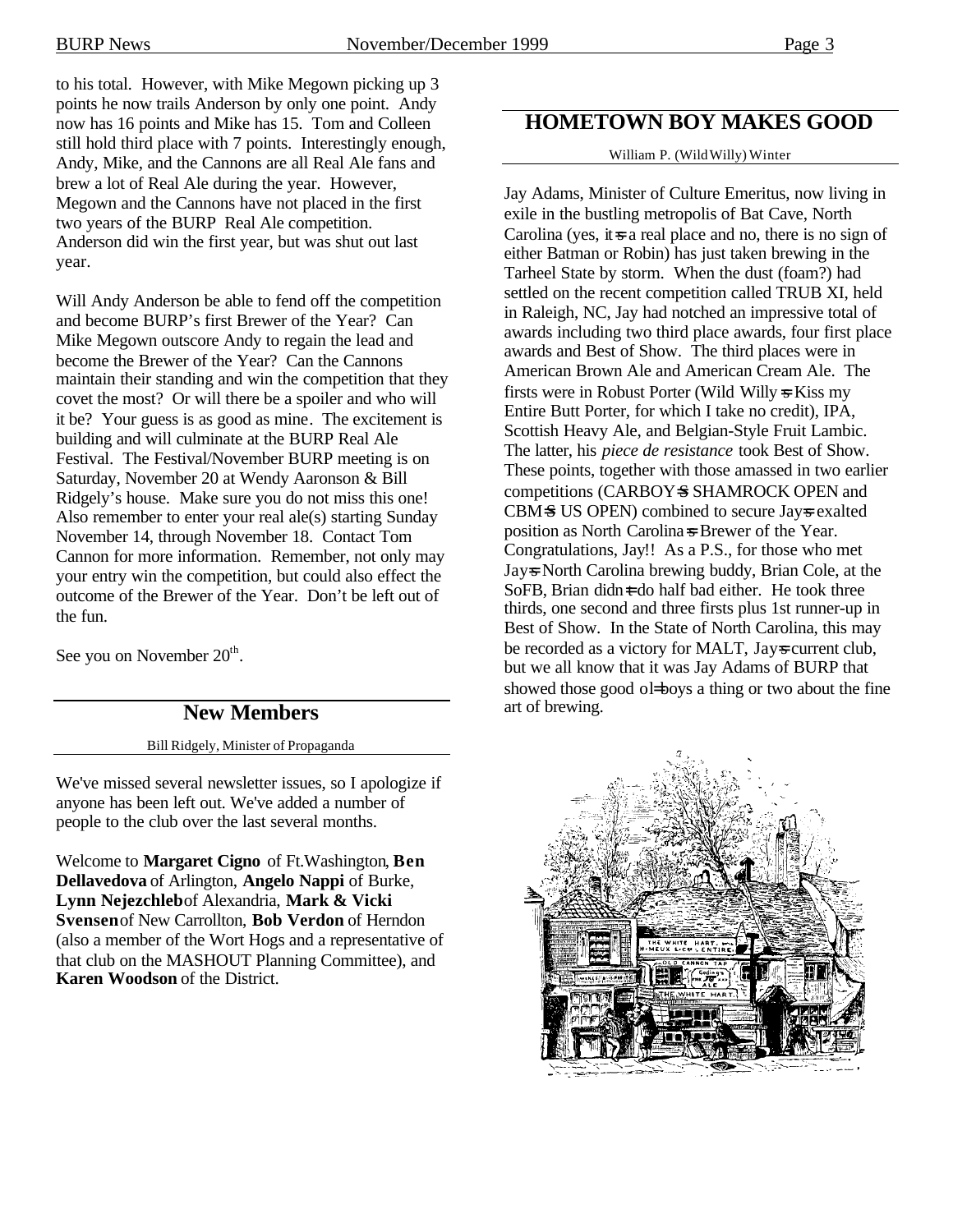# **Minister of Culture Report**

#### Andy Anderson, Minister of Culture

Congratulations to the winners of our annual Weird Beer contest. In 1st place was Mike Megown with a delicious Smoked Honey Ale. 2nd place went to a visiting WortHog, Bob Verdon, and his Spiced Christmas Ale. Rounding out 3rd place was Andy Anderson with his variation of a Spiced Christmas Ale. Honorable Mention should go to our Fearless Leader who entered 5 different weird beers. Now we can definitively state that Worchester Sauce & beer just don't mix :-)

November's competition is the Real Ale competition and is a keg-only competition. Last year we had 30 kegs; let's go for even more this time.

# **Cask Conditioning**

Mike Megown

What is **Real Ale**? According CAMRA it is "a name for draught (or bottled) beer brewed from traditional ingredients, matured by secondary fermentation in the container from which it is dispensed, and served without the use of extraneous carbon dioxide." The essential points are secondary fermentation in the container from which it is dispensed (cask conditioning) and the method of dispensing.

So how do you achieve this at home? That's what this article attempts to describe. The term conditioning covers all of the changes that occur in the beer from the time it is primed to the time it is served. It should not be confused with the condition in the beer which specifically refers to the amount of carbon dioxide in the beer.

Cask conditioned beer must be set up in its serving position and then left undisturbed until the cask is empty. At the homebrew level many brewers use the 5 gal corney kegs instead of a true frikin. A permanent storage system, known as the stillage (also known as the stillion, horsing, or thrawlls, and in Scotland as the gauntry) can be constructed by laying two horizontal beams and by fixing onto the rear beam cut-out circular blocks with a radius less than that of the cask, so that the cask is tilted forwards towards the tap. Put the cask onto the stillage the moment the beer is racked into the cask. Note these are the procedures if you are using a firkin, if using a 5 gal corney keg just let it sit normally.

Once the primary fermentation has been completed, the beer is racked to the cask. Traditionally this is done when the beer is two degrees above its final gravity. There should be sufficient residual sugars in the beer to allow secondary fermentation to occur. However, many brewers add priming sugar when the beer is racked to the cask. Usually 1/3 cup per 5 gal, Dry hops and finings (approximately ½ bottle of the liquid isinglass for 5 gallons of beer) are also added at this stage. The cask is now closed and left for several days before venting (spiling). Spiling can be spectacular, if pressure has built up hops and beer can spray up in a fountain. In practice, little beer is lost despite how it looks. The beer should now be allowed to mature and come into condition. The time required is highly variable ranging from several months for strong ales and barley wines to less than a week for low gravity beers such as milds and light bitters. As I mentioned earlier, finings are normally added when the beer is racked to the cask. Sometimes, if the beer will not drop bright, it may be necessary to refine. Roll the cask vigorously to mix the beer with the finings. The finings initially flocculate into loose lumps which gradually accumulate into bands alternating with bright beer. These bands then move to the top or bottom of the beer (the top break and the bottom break). Occassionally you will get banding or layering in which the sediment will accumulate in the middle of the beer. Beer above and below the band will be perfectly bright. Nothing can be done about this, the cloudy beer must be drawn off and discarded. The temperature of the beer is an important aspect of real ale. The cellar should be maintained at 13-14 C (55-57 F). The temperature affects the condition of the beer and also the clarity since isinglass finings are rendered useless at high temperatures. Too warm and the beer will be flat, too cold and it will be over gassy. Real ale in perfect condition contains one volume of carbon dioxide per volume of beer. Top-pressure (force carbonation) is often employed by homebrewer. This is the application of carbon dioxide at relatively high pressure into the beer. This makes cask beer greatly over conditioned. The resulting beer cannot be considered to be real ale. Blanket pressure may be applied to real ale if the turnover of the beer is low. In this system a demand valve allows carbon dioxide to be drawn into the cask as beer is drawn off, and thus air never enters. A secondary relief valve must be included to automatically vent a build up of pressure (above 1 atmosphere). There is a rift in the real ale world as to whether beer served under blanket pressure can be described as real ale, but in practice it can allow homebrewers to enjoy real ale without having to worry about spoilage of their beer. Cheers!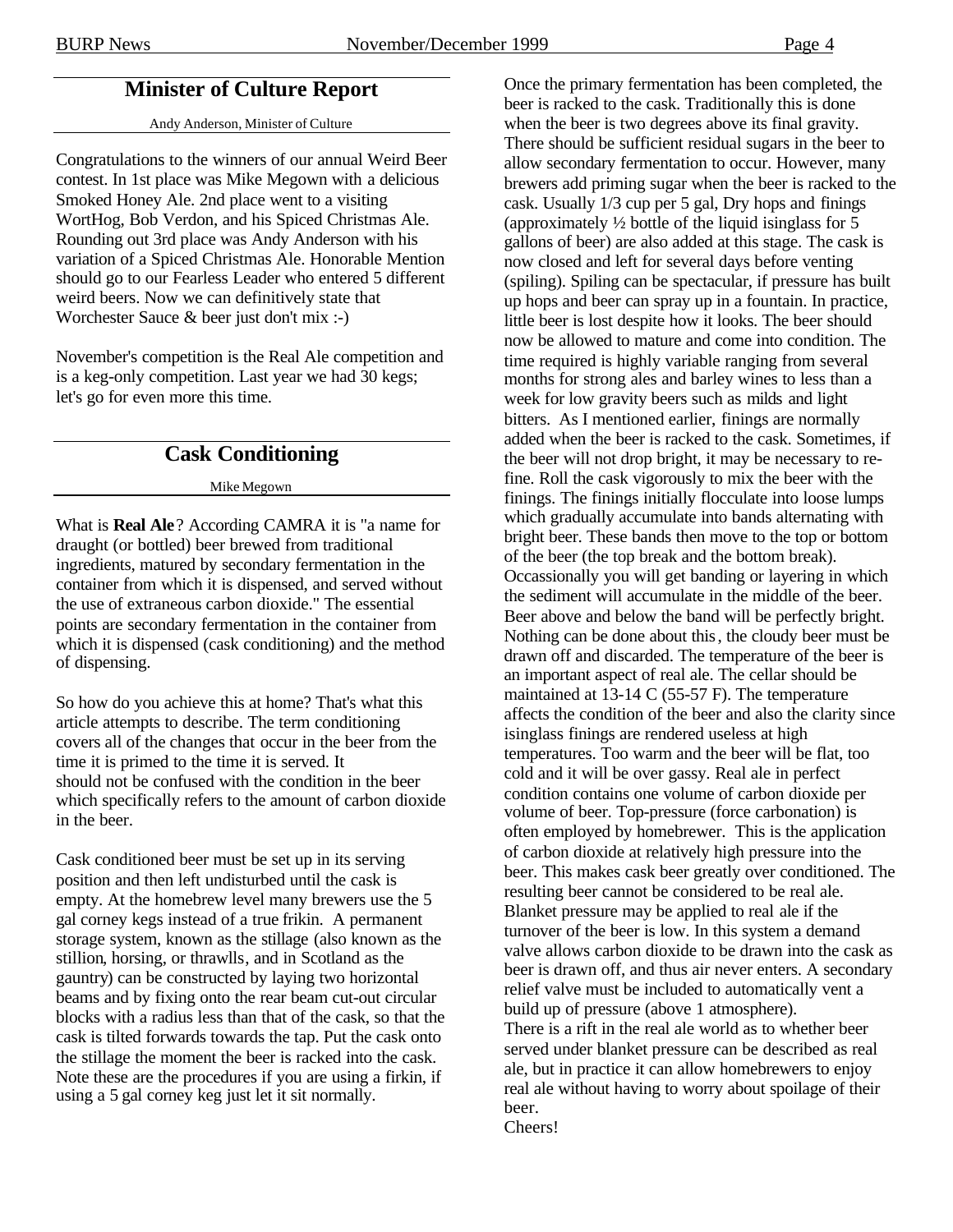

# **Recipe**

This month's winning recipe comes from Mike Megown & the 1998 SoFB. The beer is the winning Smoked Ale and shows that Mike's victory last month in the Weird Beer competition with a smoked honey ale was no accident.

Blackbores Smoked Ale 5 gallon recipe  $OG = 1.060$  $FG = 1.014$ 

## Malt:

6 lb pale malt 2 lb pilsner malt 2 lb smoked pale malt ½ lb cara-pils ½ lb cara-munich 1 ounce roasted malt

## Hops:

2 oz Hallertauer, 3.5% AA, at 60 minutes 1 oz Hallertauer, 3.2% AA, at 10 minutes

Yeast  $=$  Wyeast 1728

Fermentation is 4 days at 66F, then 8 days at 67 in secondary.

# **Beer News from the South Atlantic**

#### A. J. DeLange, Commissar for Water

Just got back from almost 2 weeks on Ascension Island and while there really isn't any beer news from that rock I do have one tidbit that you all might find interesting. "Beer" on Ascension largely means yellow, fizzy American stuff purveyed for a buck a pop in the "Volcano Club". This situation quickly leads one to the store in Georgetown, which carries salvation in the form of Guinness draught (at \$2 a can). Consumption of Guinness in a can naturally leads to discussion of widgets and an examination of same (after the can is drained). This reveals that Guinness has a new design for this device. After spending millions of pounds to come up with various esoteric looking plastic devices they have now settled on a simple 1.2 inch sphere with one tiny hole. This rolls about freely in the can (as opposed to the older flat widgets which hugged the bottom) and seems to work just as well as the much more convoluted designs. A real example of the KISS principal!

Apparently some of the guys out there brew from kits but I didn't encounter any. The water on the US base is vacuum distilled and thus very soft. Great potential for Pilsners. In town, the water is derived from wells near the summit of Green Mountain and, thus, presumably also soft.

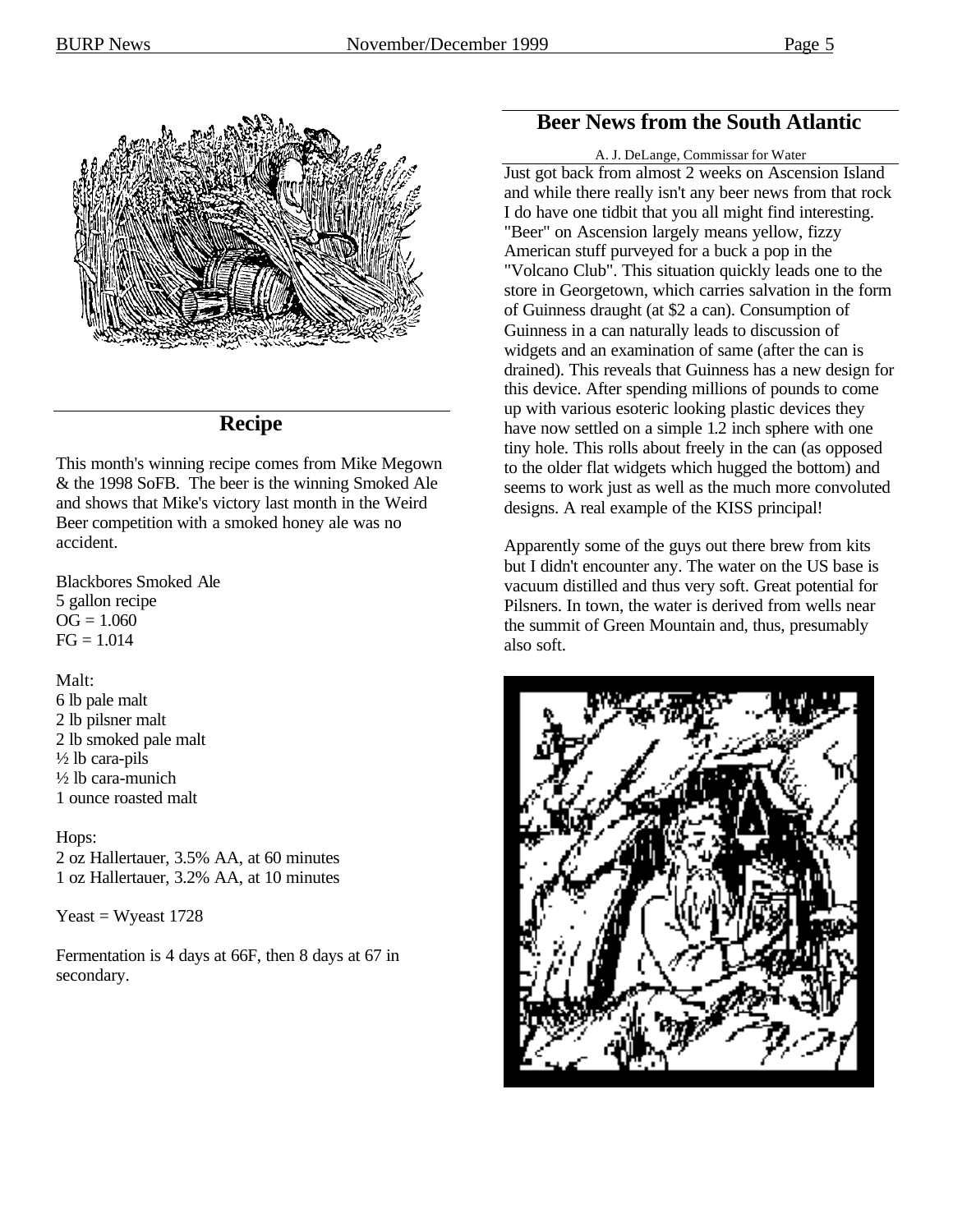# **BURP Elections 2000**

Steve Marler, Fearless Leader

"One of the penalties for refusing to participate in politics is that you end up being governed by your inferiors." *-*Plato

"Remember, people will judge you by your actions, not your intentions. You may have a heart of gold -- but so does a hard-boiled egg." *-Anon.*

"The true meaning of life is to plant trees, under whose shade you do not expect to sit." *-Nelson Henderson*

BURP is an organization made up of volunteers who give up some of their valuable time to make this club the best home brew club in the country. In order for the club to function and continue to provide the high level and quality of activities and services we need member to volunteer to be club officers.

At the January 2000 meeting, we will hold elections for all the BURP offices. This is an excellent opportunity for members to step up, to get involved, and give back to the club. All of the offices are up for grabs. The BURP Offices and responsibilities are as follows:

## **Fearless Leader (President)**

Coordinates other officers. Gets to make announcements at meetings. Talks to the local press, which means that you can send articles to your relatives, who will do almost anything to avoid telling their neighbors what you do for fun.

## **Minister of Culture (Events Organizer)**

Runs monthly club competitions and writes articles about styles for BURP News. Orders ribbons for contests. Recruits the competition organizer for the Spirit of Free beer or does it himself. May organize trouble-shooting corner at meetings.

## **Minister of Education (Seminars, classes, workshops)**

Organizes several educational sessions a year about brewing techniques or a particular style. We've found that the educational sessions work best if held separately from the meetings, although the pre-meeting style workshops are popular.

## **Minister of History (Libeerian)**

Maintains the BURP libeery, a great resource which is underutilized. Receives newsletters from clubs all over the country, which is pretty interesting. Sends the BURP goon squad after people who have not returned Libeery material.

## **Minister of Prosperity (Treasurer)**

Maintains the BURP account. Participates heavily in financial forecasting issues such as "can we afford to front the money for T-shirts, glasses, and openers." Makes reimbursements when presented with appropriate receipts. Knows where the money comes from and where it goes.

## **Minister of Propaganda (Membership Chairman)**

BURP's point of contact with folks who are interested in joining. Maintains the club membership listing. Prints the labels for your newsletter, membership cards, and renewal notices.

## **Minister of Truth (BURP NEWS Editor)**

Edits the Newsletter and gets it to you in time for you to know when and where the next meeting is. Solicits articles for the BURP News. Serves as BURP's secretary for its corporate functions.

## **Minister of the Web (Webmaster)**

Administers burp.org. 1. Maintains the web site- Creates new pages for upcoming BURP events, Updates the web pages, Keeps the BURP Calendar current. 2. Plays janitor for BurpList, BURP's internet mailing list. 3. Maintains the @burp.org email aliases.

It is my responsibility as Fearless Leader to make sure that we have candidates for all the offices. It would be preferable to have people that are interested in the office and are voluntarily running for the position. However, if necessary I will solicit members to run for office. Better to contact me first than for me to contact you.

If you are planing to run for office, please send me an email at marler@burp.org or give me a call at 703-527- 4628 and let me know which office you are seeking. Candidate statements will need to be given to Delano DuGarm before the January Newsletter deadline.

Remember, it is your club and it needs you.